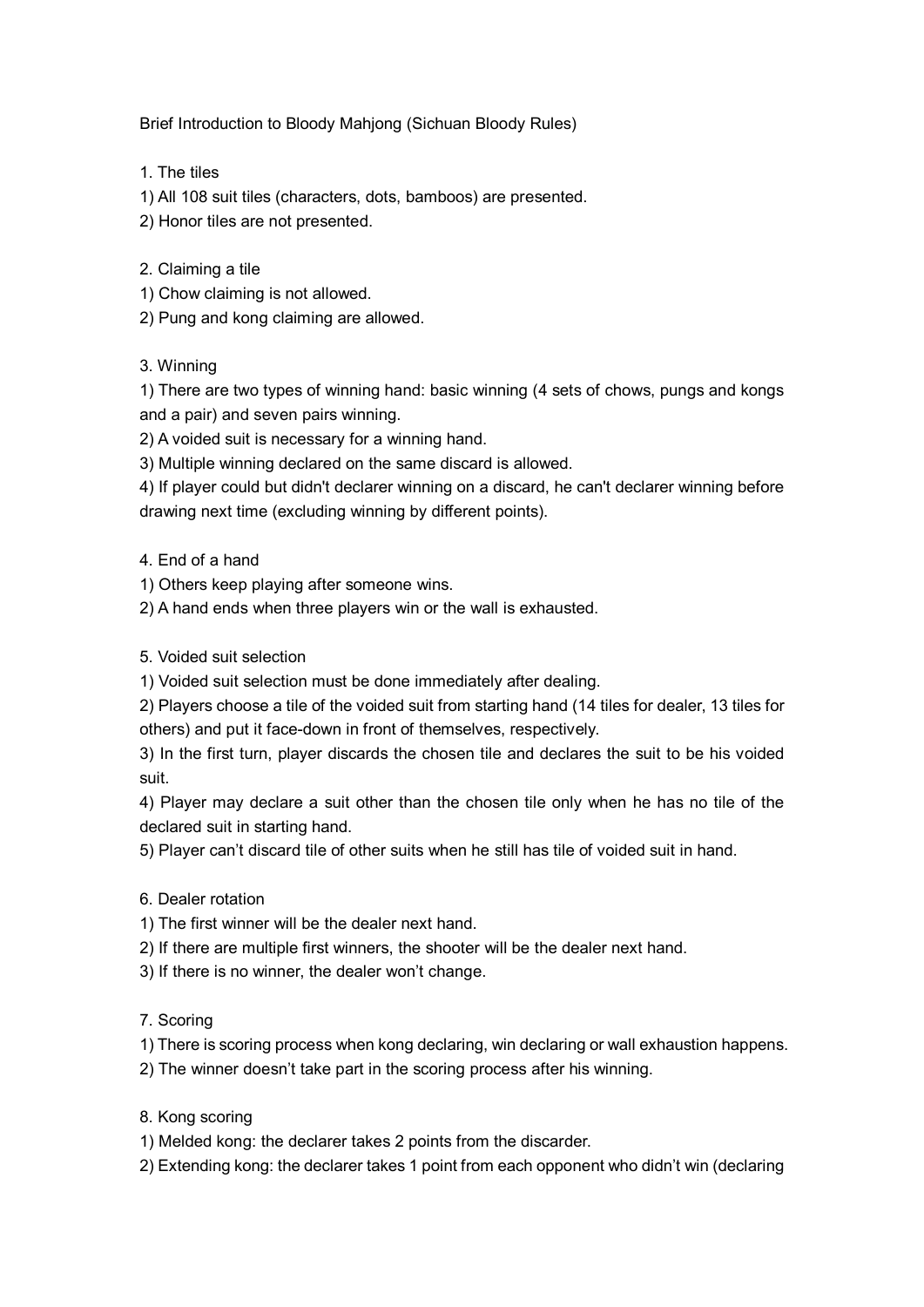kong immediately after drawing the fourth tile only).

3) Concealed kong: the declarer takes 2 points from each opponent who didn't win.

4) If the kong declarer immediately shoots after the kong, all the income of the kong must be returned.

5) If the kong declarer is not-ready when the wall is exhausted, he must return all his kong income during this hand.

9. Win scoring

1) The basic point for a winning hand without Fan (doubles) is 1 point.

2) The basic point doubles according to the Fan. Basic point = 2 to the power of the number of Fan.

3) 3 Fan is max. The basic point for a winning hand more than 3 Fan is still 8 points.

4) Winning by discard: the winner takes basic point from the discarder.

5) Winning by self-draw: the winner takes (basic point + 1 bonus point) from each opponent who didn't win.

| No.            | Name               | Value     | Meaning                                        |
|----------------|--------------------|-----------|------------------------------------------------|
| 1              | Root               | 1 Fan for | Using four identical tiles, whether declaring  |
|                |                    | each set  | them as a kong or not.                         |
| $\overline{2}$ | All Pungs          | 1 Fan     | Winning with 4 sets of pungs or kongs.         |
| 3              | Golden Single Wait | 1 Fan     | Winning by single wait with 4 sets of declared |
|                |                    |           | pungs or kongs (including concealed kong).     |
|                |                    |           | Add 1 Fan for all pungs.                       |
| 4              | Full Flush         | 2 Fan     | Winning hand composed entirely of one suit.    |
| 5              | Seven Pairs        | 2 Fan     | Winning concealed with seven pairs. 4          |
|                |                    |           | identical tiles can be counted as 2 pairs (in  |
|                |                    |           | this case add 1 Fan for root).                 |
| 6              | Win after Kong     | 1 Fan     | Winning on a replacement tile after a kong     |
|                |                    |           | (Counts as self-draw).                         |
| 7              | Shoot after Kong   | 1 Fan     | Winning on a tile that an opponent discards    |
|                |                    |           | immediately after a kong (the income of the    |
|                |                    |           | kong must be returned).                        |
| 8              | Robbing the Kong   | 1 Fan     | Winning on a tile that an opponent adds to a   |
|                |                    |           | melded pung in order to make a kong (the       |
|                |                    |           | kong is invalid).                              |
| 9              | Under the Sea      | 1 Fan     | Winning by self-draw on the last tile or by    |
|                |                    |           | discard after the last tile.                   |

10. The Fan (doubles)

## 11. Wall exhaustion scoring

1) There are three states for player who didn't win after the wall is exhausted, ready, notready (two suits in hand), and flower pig (three suits in hand).

2) The flower pig player pays a penalty of 48 points. The opponents don't get points.

3) The not-ready player pays to the ready player for theoretical maximum winning points,